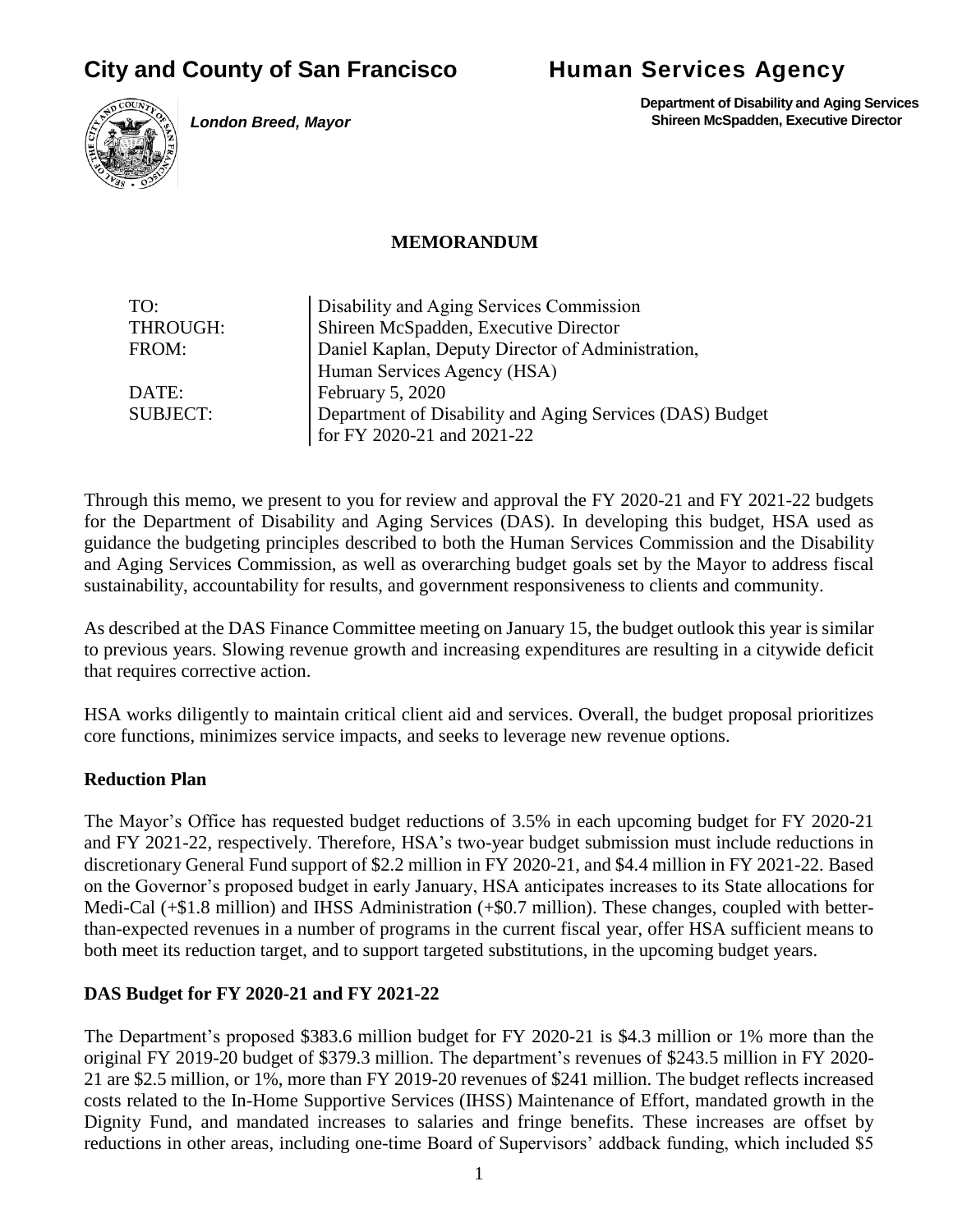million of ERAF funds in FY 2019-20. The budget for FY 2021-22 is similar to FY 2020-21 except for increases in the same three DAS budget items as previously described: the IHSS MOE, Dignity Fund, and salaries and fringe.

The documents that follow this memo provide additional information about proposed position substitutions, program budget details, and other details in the DAS budget.

## **Major Budget Proposals and Enhancements**

## **IHSS Maintenance of Effort**

HSA projects an increase in costs to its In-Home Supportive Services (IHSS) Maintenance of Effort (MOE) of: \$10.9 million in FY 2020-21, and an additional \$9.1 million in FY 2021-22, for a cumulative increase of \$20 million, relative to the projected FY 2019-20 MOE. However, because the current-year MOE is less than projected when the FY 2019-20 budget was submitted, the net increase in cost to the City in FY 2020-21, is only \$3 million.

The cost growth is attributable to: a) required inflation on the MOE; b) wage increases for IHSS providers; and c) increases in the hourly rate paid for contract-mode services. While still substantial, these increases are reflective of budgetary changes to the IHSS MOE at the State level—including reducing the annual inflation factor from 7% to 4%—which improves the outlook for the City's MOE obligation relative to prior years.

# **Dignity Fund**

In keeping with Proposition I (2016), the FY 2020-21 budget will include an additional \$3 million in new Dignity Fund appropriation, with the FY 2021-22 budget including a further \$3 million in new funding–or \$6 million cumulative, above FY 2019-20, for program enhancements. A portion of the growth will be used to support cost-of-doing business (CODB) increases for DAS contracts supported by the Dignity Fund, in keeping with the citywide rate. For FY 2020-21, the City's 2.5% CODB for community-based organizations will require approximately \$1,250,000 of the new growth appropriation. The CODB rate for future fiscal years is yet to be determined, but is expected to be a similar amount. Pursuant to the Fund's Service and Allocation Plan (SAP), new appropriation in FY 2020-21 will support services in the Access & Empowerment, Caregiver Support and Housing Support service categories, while new funding in FY 2021-22 will support Nutrition & Wellness and Self-Care & Safety programming.

# **New Initiatives**

In addition to the preceding details regarding the FY 2020-21 and FY 2021-22 DAS budget, the department is also proposing the following new budgetary initiatives. In accordance with the Mayor's instructions, costs for these proposals have not been included in the foregoing discussion of financial changes to the DAS budget, and their consideration is contingent on availability of funds.

# **Fund Placements in Residential Care Facilities for the Elderly (RCFEs) for Public Guardian and Adult Protective Services Clients**

DAS is proposing an innovative, multi-departmental pilot program to provide long-term housing and care to older people experiencing homelessness who require a probate conservatorship to provide for their own protection. Specifically, the Office of the Public Guardian (PG) proposes to partner with Zuckerberg San Francisco General Hospital (ZSFGH) to facilitate safe discharges to licensed, long-term care settings for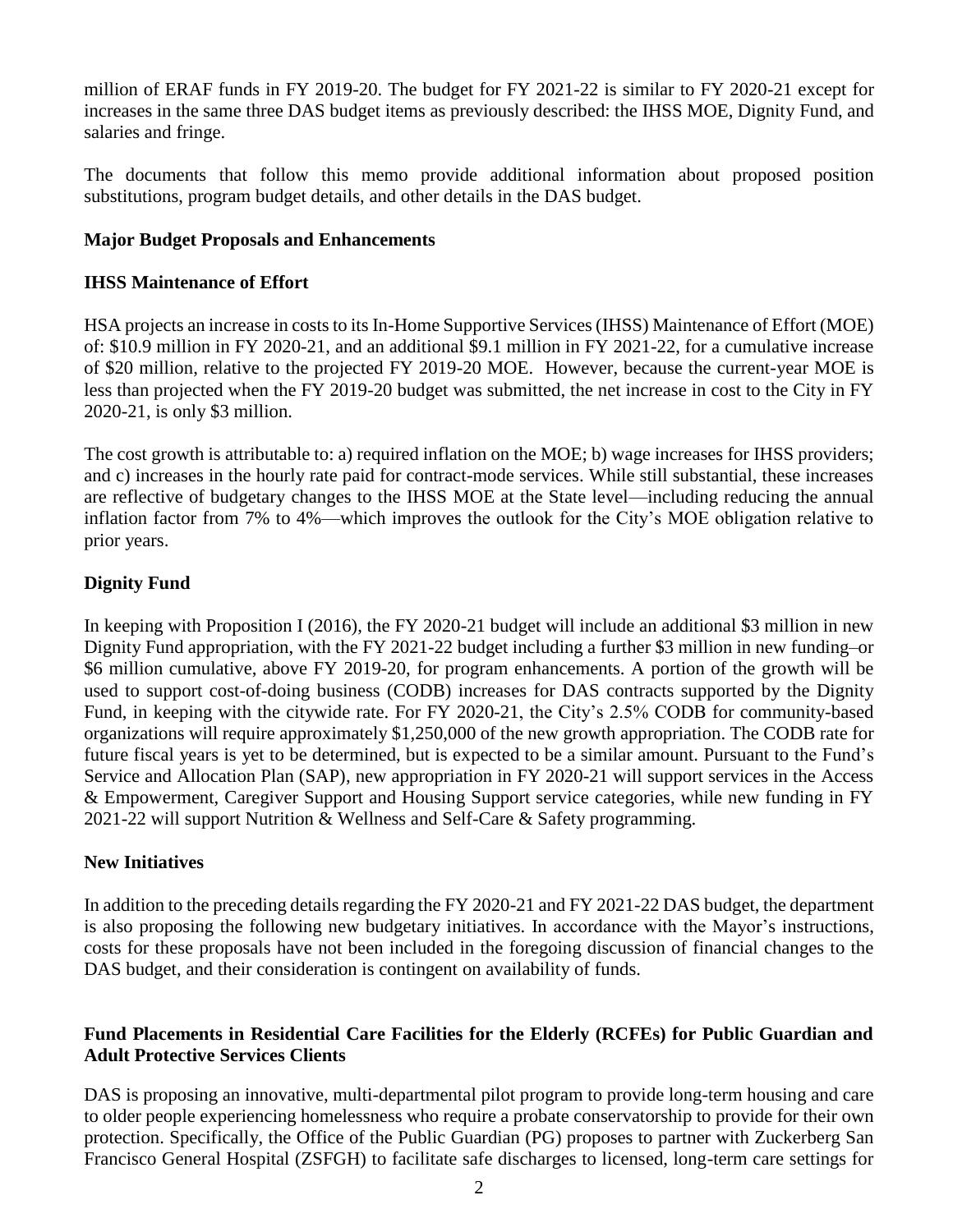low-income, older adults who lack capacity due to cognitive impairment, and who do not have a surrogate decision-maker.

This pilot aims to free up acute, inpatient care resources and expedite appropriate discharges by providing monthly "patches" to support ongoing placement in licensed care facilities, with the goal of serving 40 individuals over a two-year period. The Public Guardian is the only City department that has the legal authority to seek out probate conservatorships for the benefit of individuals who are unable to provide for their own health and safety, and that lack capacity due to a cognitive impairment. Through conservatorship, the PG can place an individual who lacks capacity in a long-term care setting and oversee their care on an ongoing basis. However, the PG does not currently have funds to pay for costs of care not covered by Medi-Cal. Although the PG has the authority to manage the income of conservatees, older homeless individuals are only able to cover a small fraction of the cost of their care through limited SSI income. As a result, these individuals lack access to a long-term placement to provide for their care, and ultimately they remain in the hospital for much longer than is necessary.

The requested 40 patches would be phased in over two years and would cost \$1,380,000 in FY 20-21 and \$2,760,000 in FY 21-22.

The proposed initiative has a number of fiscal, operational and health-related benefits. For DAS/PG clients, lengthy hospital stays are not associated with positive health or functional outcomes for older adults with dementia. With additional funding to move these clients out of ZSFGH and into more appropriate longterm care settings, this program would alleviate at least some of the outsize financial burden currently shouldered by ZSFGH for this population. Operationally, when custodial patients occupy acute-care beds that are limited in supply, they prevent patients with critical needs from accessing that level of care from ZSFGH. When the hospital is on diversion and unable to accept new patients, the impact from the custodialcare patients is felt across the City.

DAS is also seeking \$100,000 in additional funding to secure two additional emergency placement beds for Adult Protective Services' (APS) clients, which would bring the total number of APS emergencyplacement beds up to four in FY 2020-21. These beds are used primarily for stabilizing APS clients with an acute situation, often recovery from a health-related issue. APS has seen the need for these beds increase in recent years. The beds also provide a crucial short-term options in an appropriate, supportive setting while long-term housing is secured.

The total cost for this combined initiative is \$1,480,000 in FY 2020-21, and \$2,960,000 in FY 2021-22, and both amounts are solely county General Fund.

# **Assisted Living Facility City-Owned Property Concept**

Due to rising costs and real estate values, San Francisco's supply of affordable, assisted living facilities that support low-income residents is quickly decreasing. At the request of Mayor Breed and Board President Yee, the Long-Term Care Coordinating Council (LTCCC) convened the Assisted Living Workgroup to study the situation last year. One of the recommendations from this group was to explore the concept of providing City-owned space at low cost as a strategy to make ALFs viable for low-income residents.

Further analysis suggests that such a model is only fiscally feasible if the ALF in question meets certain criteria.